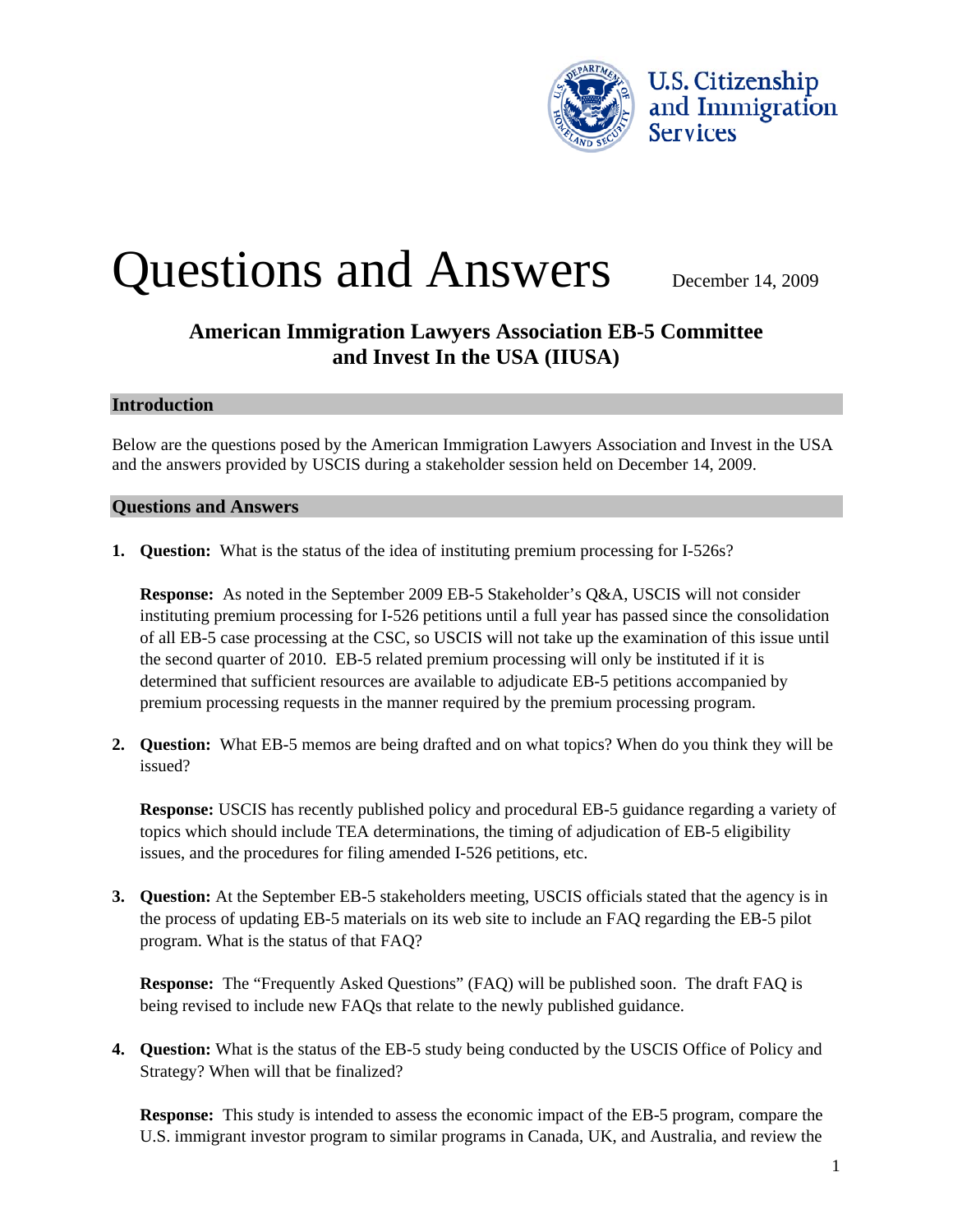EB-5 adjudication process. Work on this project began in September 2009. Delays in security clearance processing and data availability resulted in the period of performance being extended from November 30, 2009 to February 28, 2010. While the tasks to be performed as part of the study are now progressing smoothly, the specific date upon which the study will be concluded cannot be determined at this time.

# **Statistical/Informational Questions**

**5. Question:** Please provide statistics for I-526 and I-829 filings, approvals and denials for FY 2009 and FY 2010 so far.

**Response:** USCIS only has FY 2009 statistics to provide at this time.

| <b>FY 2009</b>    |      | Receipt   Approved   Denied |     |
|-------------------|------|-----------------------------|-----|
| <b>Form I-526</b> | 1028 | 966                         | 163 |
| <b>Form I-829</b> | 437  | 335                         | 55  |

**6. Question:** What are the current processing times for I-526 and I-829 petitions?

**Response:** Form I-526 and I-829 petitions are within the established processing time target of five months.

**7. Question:** Please provide the correct URL for the current list of all approved EB-5 regional centers, since the USCIS web site has recently been revised.

# **Response:** This is the URL:

[http://www.uscis.gov/portal/site/uscis/menuitem.5af9bb95919f35e66f614176543f6d1a/?vgnextoid=d](http://www.uscis.gov/portal/site/uscis/menuitem.5af9bb95919f35e66f614176543f6d1a/?vgnextoid=d765ee0f4c014210VgnVCM100000082ca60aRCRD&vgnextchannel=facb83453d4a3210VgnVCM100000b92ca60aRCRD) [765ee0f4c014210VgnVCM100000082ca60aRCRD&vgnextchannel=facb83453d4a3210VgnVCM10](http://www.uscis.gov/portal/site/uscis/menuitem.5af9bb95919f35e66f614176543f6d1a/?vgnextoid=d765ee0f4c014210VgnVCM100000082ca60aRCRD&vgnextchannel=facb83453d4a3210VgnVCM100000b92ca60aRCRD) [0000b92ca60aRCRD](http://www.uscis.gov/portal/site/uscis/menuitem.5af9bb95919f35e66f614176543f6d1a/?vgnextoid=d765ee0f4c014210VgnVCM100000082ca60aRCRD&vgnextchannel=facb83453d4a3210VgnVCM100000b92ca60aRCRD)

The page can be accessed through navigating from the [www.uscis.gov](http://www.uscis.gov/) page as follows:

From the main page click on:

- 1) "Working in the U.S.";
- 2) "Permanent Workers";
- 3) "Employment-Based Immigration: Fifth Preference EB-5"
- 4) "Immigrant Investor Regional Centers"
- **8. Question:** How many EB-5 regional center applications have been approved as of November 15, 2009?

**Response:** There are currently 75 approved Regional Centers. See question #10 for directions to the list of approved regional centers on USCIS' website.

**9. Question:** How many EB-5 regional center applications are pending at the CSC?

**Response:** There are less than 50 regional center applications pending at the CSC.

**10. Question:** It was reported at the AILA EB-5 conference in San Francisco that over 4,100 EB-5 immigrant visa numbers were used last fiscal year. The USCIS has estimated in the past that over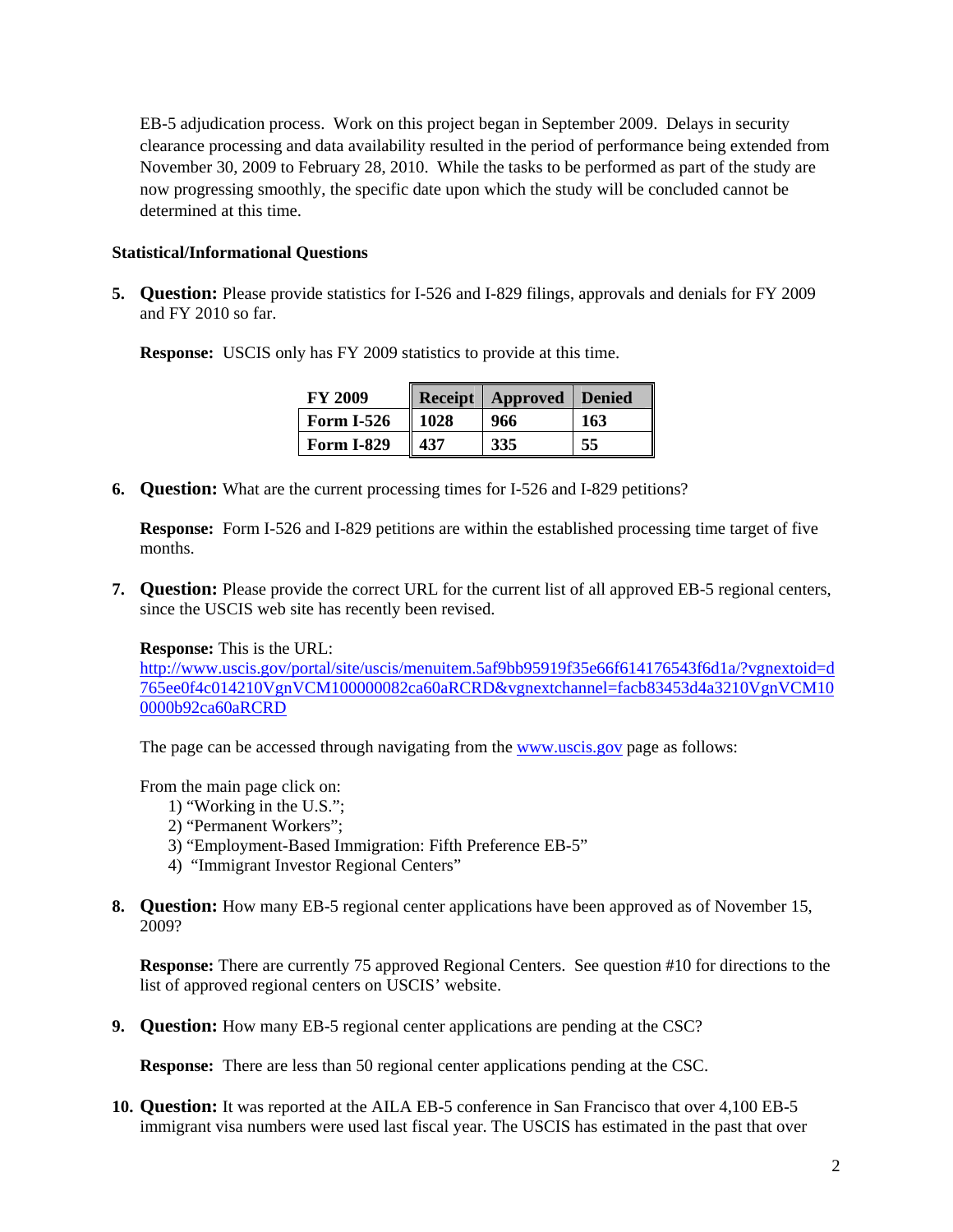90% of all EB-5 petitions are filed through regional centers. If so, that means that more than 3,000 EB-5 visas were issued last year for investors investing through regional centers, more than the 3,000 number specified in the EB-5 statute. Please confirm that the USCIS and the State Department have authority to issue more than 3,000 EB-5 visas per year for investors filing through regional centers. Please also confirm that the USCIS has authority to approve more than 3,000 I-526 petitions per year filed through regional centers, and describe how the USCIS interprets the appropriations act "set aside" of 3,000 visas for regional centers in terms of USCIS operations in a fiscal year in which it may receive more than 3,000 regional center-based I-526 petitions and in which the 10,000 limit for the overall EB-5 preference category appears likely to be reached.

**Response:** USCIS interprets the set aside of visas to ensure that a minimum of 3,000 visas are available for regional center based applicants. We do not see the set aside as limiting the number of visas that can be granted to regional center based applicants.

# **Case Adjudication/Legal Issue Questions**

- **11. Question:** At the last EB-5 stakeholders meeting in September, USCIS officials mentioned a new procedure for notifying the agency if an I-526 is approved and subsequently there is a change in the commercial enterprise's business plan, such that an investor needs to invest in a new commercial enterprise in the same or different regional center.
	- a. What exactly is the procedure for notifying USCIS of such a change?
	- b. Is the procedure different if the change occurs:
		- Before I-526 approval?
		- After I-526 approval but before acquisition of conditional residence?
		- After acquisition of conditional residence but before filing the I-829?
		- After filing the I-829?
	- c. Does the procedure differ depending upon whether the 10 jobs have been created by the time the I-829 must be filed?
	- d. If an amended I-526 must be filed, does it extend the time for filing the I-829? Does it extend the time for job creation? If the amended I-526 is approved with a new business plan with revised job creation timeline, does this mean that USCIS will accept less than total job creation at the I-829 phase?
	- e. If the I-829 is filed, will adjudication be deferred pending action on the amended I-526?
	- f. If the I-829 is filed and no amended I-526 has been filed, but the necessary jobs have been created, will the I-829 be denied? If so, can the amended I-526 be accompanied by a new I-829?
	- g. Does an amended I-526 require a new filing fee?

**Response**: Please see the newly published Adjudication Field Manual Update AD09-38, which addresses this issue.

**12. Question:** If a business plan provides for investments in multiple job-creating businesses over time, and if the commercial enterprise moves the money from one job-creating business to another consistent with the business plan, does every such movement of funds require an amended I-526?

**Response:** In Matter of Ho, the Administrative Appeals Office held that a "comprehensive business plan as contemplated by the regulations should contain, at a minimum, a description of the business, its products and/or services, and its objectives." The business plan that is required for the Form I-526 petition is the road map to determining whether the capital investment has been made, that the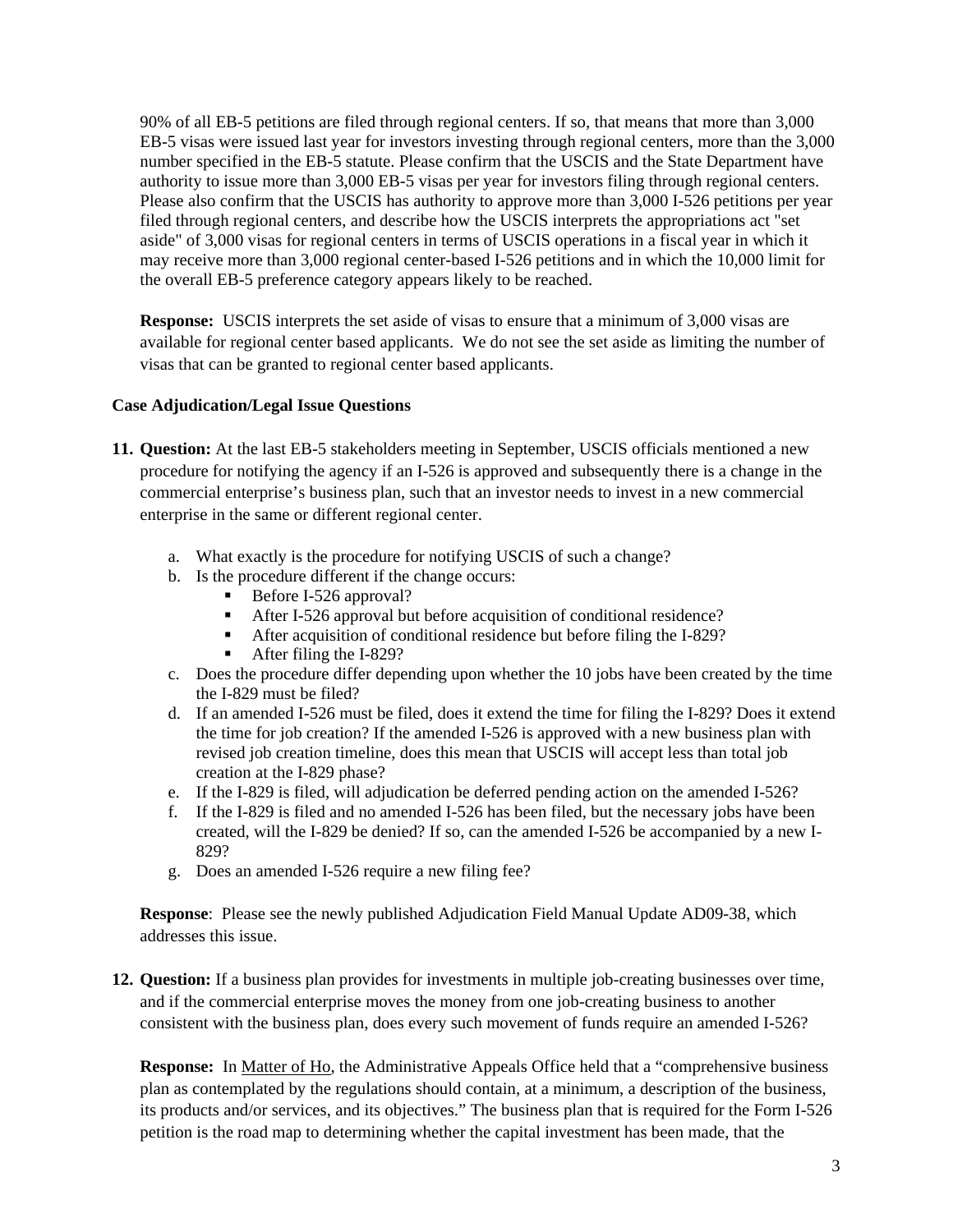proposed capital investment project is feasible, and that the requisite number of jobs have or can reasonably be expected to be created at the Form I-829 petition stage. A business plan that is submitted in support of a Form I-526 petition that is affiliated with a regional center must be in accordance with the USCIS-approved capital investment activities of the regional center. A Form I-526 petition business plan as contemplated above must have sufficient detail regarding the proposed multiple investment activities and must specifically provide for investment in multiple job-creating businesses over time in order for USCIS to determine that it is feasible. The business plan must also demonstrate that the requisite jobs will be created through the succession of capital investments through the commercial enterprise. Such a business plan may help to form the basis for the approval of the Form I-526 petition. In such an instance, an amended petition would not be required as long as the capital investment activities conducted by the EB-5 alien are in keeping with the approved business plan.

**13. Question:** Can an EB-5 investor use funds unrelated to the EB-5 investment to purchase insurance from a third party (e.g., Lloyd's of London) in which insurance proceeds would be paid to the investor if the commercial enterprise fails to repay the investor? Assume the third party is unrelated to the commercial enterprise or a regional center.

**Response:** Yes, as long as the alien investor's capital is "at risk", and the indemnity policy does not constitute a redemption agreement or a guaranteed buy-back arrangement for the alien investor's investment in the commercial enterprise. A determination as to whether a specific indemnity policy is contrary to the statutory and regulatory requirements has to be made on a case-by-case basis.

**14. Question:** If an EB-5 investor/petitioner uses a professional employer organization (PEO) to administer payroll for his employees, does this meet EB-5 job creation requirements? As a general matter, a PEO exists only to administer payroll, benefits, communications policies and other administrative employer functions. The petitioner-established commercial enterprise controls the work of the employees, and provides the funds to the PEO to pay the employees.

The EB-5 regulations define an "employee" as one who receives wages "directly from the new commercial enterprise." 8 C.F.R. § 204.6(e). Because the PEO's wage payment to employees comes directly from compensation paid by the commercial enterprise, arguably the commercial enterprise is still "directly" paying the employees. But in another sense, the payment may be deemed indirect in that it is made through the PEO. We urge you to look through the PEO to find that in fact, the employees are paid by the commercial enterprise into which the petitioner has made the required investment. Form should not be elevated over substance.

USCIS previously addressed this issue in the H-1B context. In a December 20, 2000 letter to Kary Ann Woodward, Esq., Efren Hernandez opined that "it is clear that an entity can file an H-1B petition on behalf of an alien even though the alien's salary is paid from another source, provided that an employer-employee relationship exists. The existence of the employer-employee relationship can be demonstrated by evidence establishing that the entity has control over the H-1B nonimmigrant even though the alien's salary is paid from another source." Again, the EB-5 commercial enterprise and only the commercial enterprise controls the employee's work. The EB-5 commercial enterprise is also solely providing the payroll funds.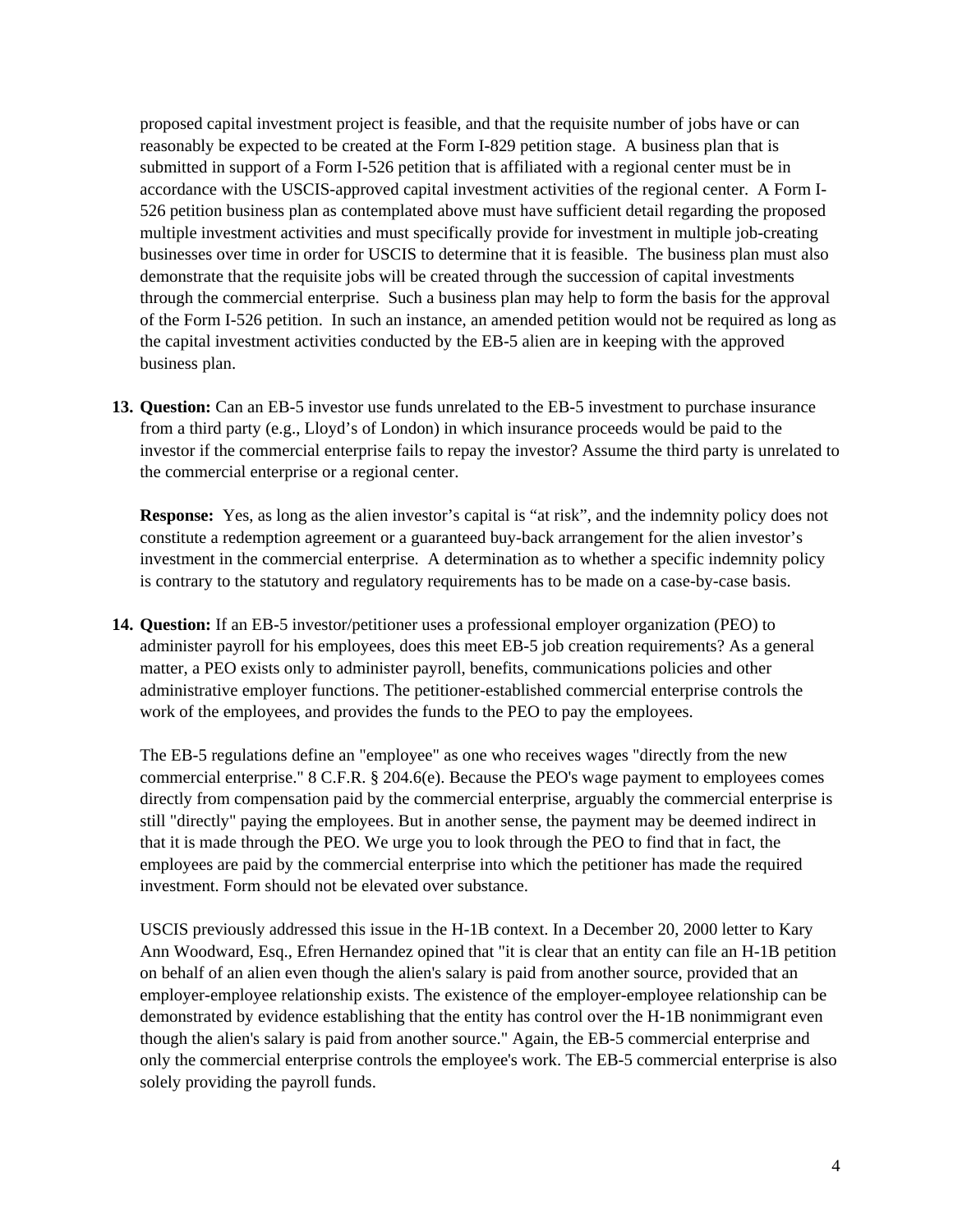The USCIS letter in the H-1B context makes sense. We urge USCIS to adopt the same view in the EB-5 context. Many companies find it more economical to hire PEOs to handle the administrative/personnel side of running the company, so that it can focus on the company's core business and technologies. As a result, an industry of PEOs has arisen. By using a PEO, a commercial enterprise can expand more efficiently, having outsourced an aspect of management to professionals specializing in that particular function. Please see the list of benefits provided on the National Association of Professional Employer Organization's (NAPEO) website: <http://www.napeo.org/peoindustry/benefits.cfm>.

We also understand that some USCIS employees receive pay checks issued by the Department of Agriculture, and that many of the employee management functions are administered by professionals in CBP. Such employers are still clearly USCIS employees, however.

**Response:** The PEO concept may possibly be acceptable within the EB-5 context in certain instances. However, as the scope and nature of PEO contractual relationships vary greatly, the approvability of such an arrangement for EB-5 purposes would have to be decided on a case-by-case basis through a review of the specific evidence of record.

**15. Question:** Please consider accepting a declaration from the employer of the created jobs concerning the number of full-time positions employed and an attestation that the employer has properly completed Forms I-9 concerning such employees. USCIS can coordinate with ICE to perform any desired audits of I-9s to discover and sanction any violations or any identity theft by workers who may turn out to be unauthorized. A policy requiring investors to present I-9 forms and not to receive credit for jobs filled by workers who misrepresented themselves as authorized is beyond the scope of the EB-5 program. USCIS demands for individual workers' I-9s, especially in an indirect employment context, would seem to violate guidance issued by the Justice Department's Office of Special Counsel for Immigration-Related Unfair Employment Practices. Please comment.

**Response:** The initial evidence to provide in support of EB-5 petitions regarding whether the jobs were created is identified in 8 CFR 204.6(j)(4) and 8 CFR 216.6(a)(4)(iv). 8 CFR 103.2(b)(2) provides the regulatory framework for the submission of secondary evidence and affidavits. Note that the EB-5 statutory requirement at INA  $\S 203(b)(5)(A)(ii)$  clearly requires that the EB-5 investment must create full time employment for "not fewer than 10 United States citizens or alien lawfully admitted for permanent residence or other immigrants lawfully authorized to be employed in the United States." With respect to direct jobs, it is the EB-5 investor's burden to demonstrate that the jobs created by the investment qualify under this statutory provision.

**16. Question:** To the extent USCIS will require individual I-9 forms, will an I-526 or I-829 be denied where the requisite 10 full-time positions have been created but, unbeknownst to the investor, one or more of the employees occupying those positions at any given time may not in fact be a permanent resident or citizen? Will the investor be given an opportunity to replace any such worker before final adjudication of the petition? Is it sufficient that the full-time positions are created?

**Response:** As noted, above, it is not sufficient that the EB-5 alien simply create at least 10 full-time jobs. Congress through enacting INA  $\S 203(b)(5)(A)(ii)$  clearly requires that the EB-5 investment must create full time employment for "not fewer than 10 United States citizens or alien lawfully admitted for permanent residence or other immigrants lawfully authorized to be employed in the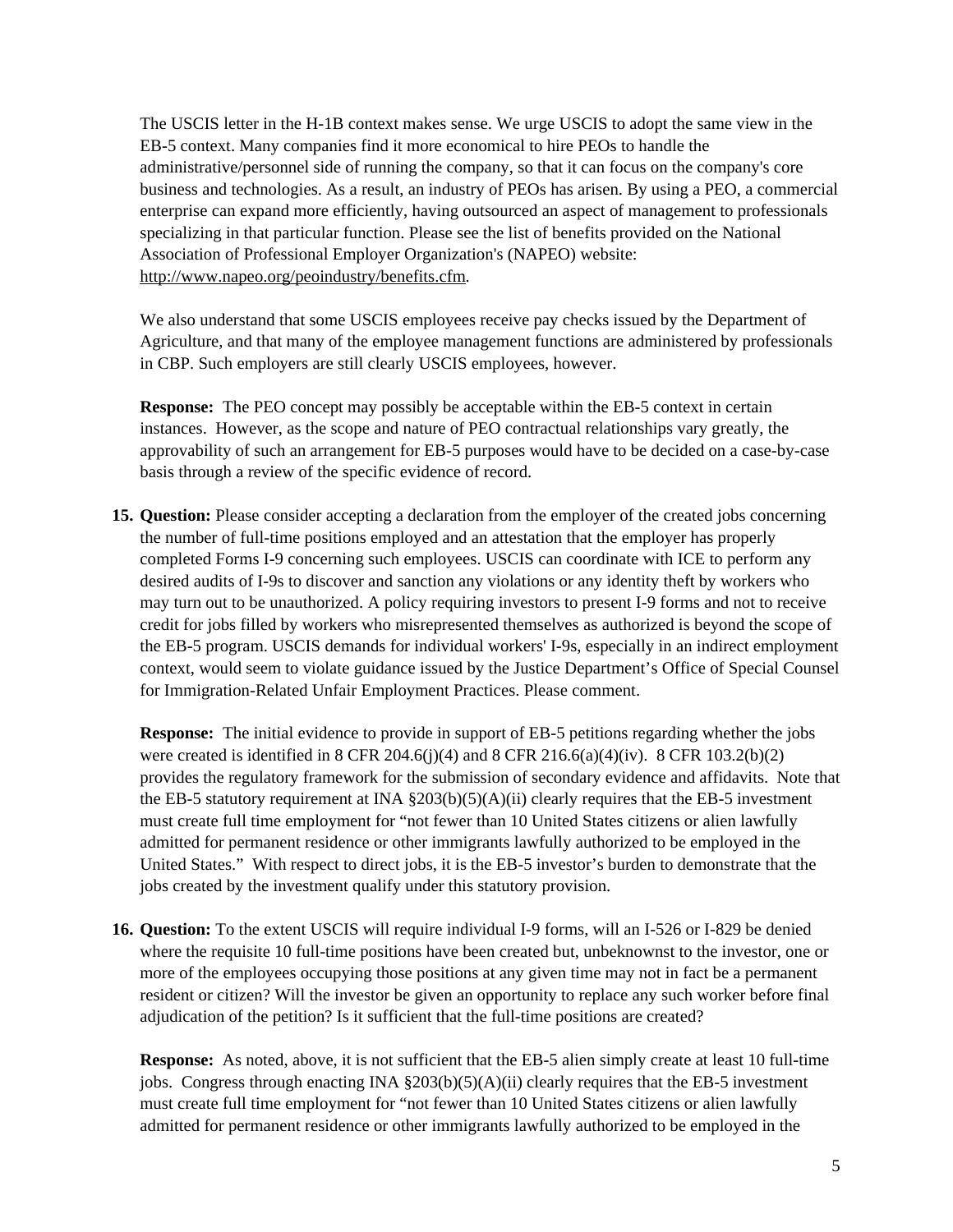United States." With respect to direct jobs, it is the EB-5 investor's burden to demonstrate that the jobs created by the investment qualify under this statutory provision. EB-5 investors' should determine whether the jobs that they have created are EB-5 compliant before filing the Form I-829 petition.

**17. Question:** What steps, if any, must an investor take to ascertain the citizenship or permanent residence of a direct employee beyond the proper completion of an I-9 form?

**Response:** The burden is on the EB-5 investor to demonstrate that the incumbents in the direct jobs to be credited for EB-5 purpose have been created for qualifying employees, e.g. United States citizens, LPRs, refugees or asylees. As noted above, EB-5 investors' should determine whether the jobs that they have created are EB-5 compliant before filing the Form I-829 petition.

**18. Question:** At the EB-5 stakeholders meeting in September, USCIS officials indicated that they are consulting with the Treasury Department's Office of Foreign Asset Control (OFAC) to determine when an OFAC license may be required in EB-5 matters. What is the status of this issue? Does USCIS or OFAC have any general guidance to educate us on this issue?

**Response:** USCIS has engaged OFAC on issues related to several cases that are currently pending with USCIS. USCIS cannot speak about the particulars of those cases in this forum. Prospectively, EB-5 investors who may be subject to limitations governed by OFAC should reach out to OFAC to obtain a license or clarification that no license is required before filing a petition with USCIS.

**19. Question:** Pursuant to 8 C.F.R. § 204.6(i), please confirm that a targeted employment area (TEA) may consist of a geographic area designated by a governor's delegate, that is described by a collection of wards, census tracts, and/or other political descriptions (such as sets of city blocks), even when the precise location of a particular commercial enterprise is located in a ward or census tract that does not by itself have an unemployment rate of 150% of the national average.

**Response:** The regulation at 8 CFR 204.6(i) provides that a state government may designate a particular geographic or political subdivision located within a metropolitan statistical area or within a city or town having a population of 20,000 or more within such state as an area of high unemployment (at least 150% of the national average rate.) The following reasoning for involving states in this process was noted in legacy INS' final rule implementing the initial EB-5 regulations, *Employment-Based Immigrants*, [56 FR 60897]:

Twelve commenters called for the Service to change the definition of targeted employment area. **The Service cannot, of course, alter the statutory definition of targeted employment area.** The Service has concluded, however, that the designation of smaller geographic or political areas within metropolitan statistical areas or within cities or towns with a population of 20,000 or more as areas of high unemployment would comport with the intent of Congress regarding targeted employment areas. **[emphasis added]** 

This part of the rule contains a method for the designation of such geographic or political areas as areas of high unemployment. Under the final rule, a state government may delegate to any agency, board, or other appropriate state governmental entity the authority to certify that geographic or political subdivisions of non-rural areas within the state qualify as areas of high unemployment. The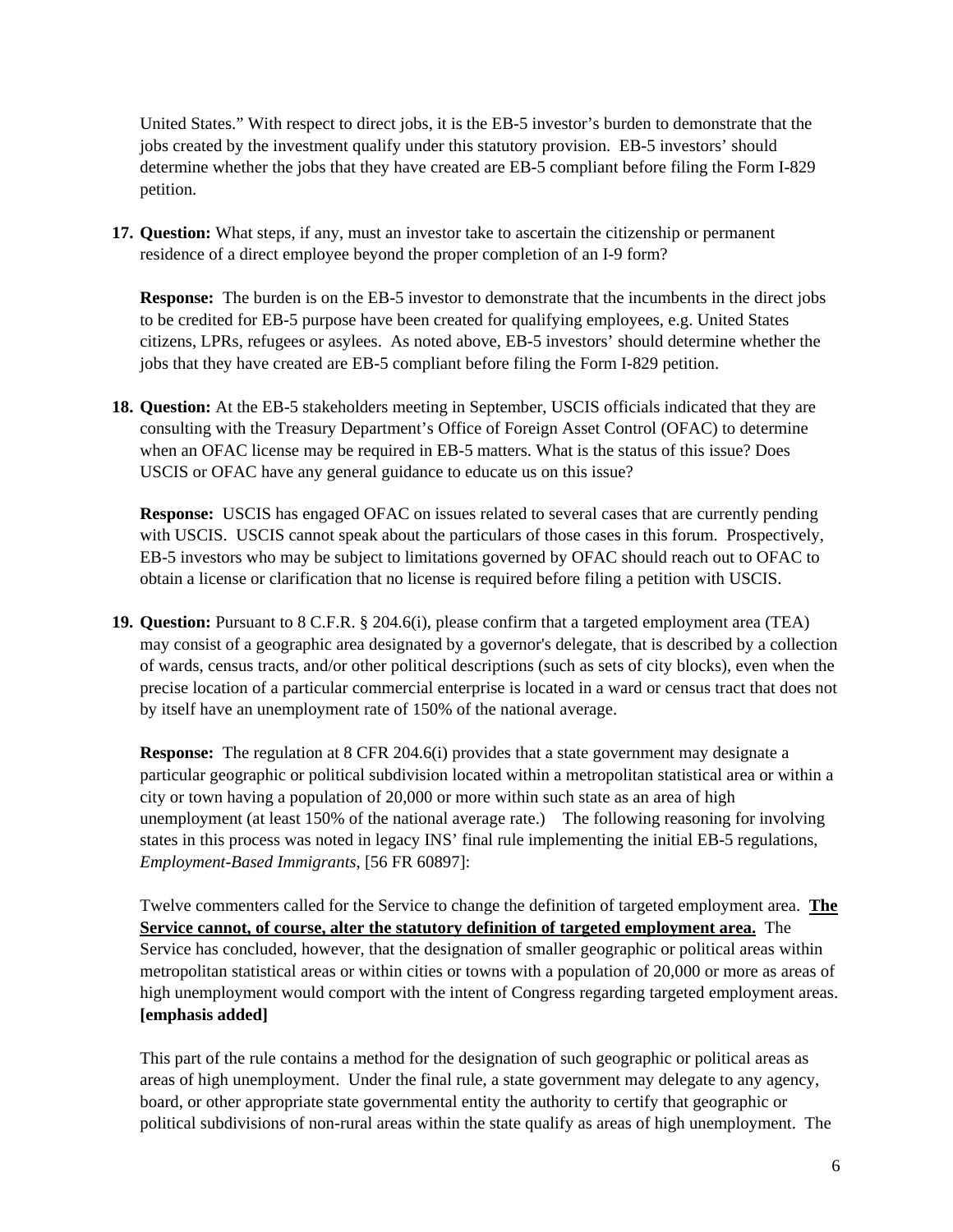delegation must be reported to the Immigration and Naturalization Service through the Associate Commissioner for Examinations prior to the issuance of any area designation. The evidence of such area designations that a state provides to a prospective alien entrepreneur should include a description of the boundaries of the geographic or political subdivision and the method or methods by which the unemployment statistics were obtained.

This part is not intended to place any unnecessary burden upon any state. With respect to geographic and political subdivisions of this size, however, the Service believes that the enterprise of assembling and evaluating the data necessary to select targeted areas, and particularly the enterprise of defining the boundaries of such areas, should not be conducted exclusively at the Federal level without providing some opportunity for participation from state or local government. This part of the rule is merely intended to afford the states a method by which particular areas of high unemployment within their boundaries may qualify as "targeted," and to allow alien entrepreneurs the opportunity to invest in such areas under the targeted employment area guidelines, including lowered investment amounts.

Based upon the reasoning provided in the final rule, state-issued TEA designations under 8 CFR 204.6(i) must be in accordance with the statutory definition of targeted employment in INA  $\S203(b)(5)(B)$ , which requires that a targeted area either be "rural" or an "area of high unemployment." Further, 8 CFR 204.6(i) does not provide states with the authority to make TEA designations regarding whether a certain area qualifies as "rural". Any state TEA designation must involve the assembly and evaluation of data in a manner sufficient to arrive at a defensible finding of high unemployment within the bounds of the area to be designated in a manner that is in keeping with the statutory requirement. That is why  $8$  CFR 204.6(i) provides that state designations be accompanied by a description of the boundaries of the geographic areas, and explain the method or methodologies by which the unemployment statistics were obtained. While state governments clearly have the authority to make TEA designations, states governments do not have the authority to designate areas as high unemployment that do not in reality qualify as a targeted area under INA  $§203(b)(5)(B).$ 

It appears that this question solicits confirmation from USCIS that state-sanctioned attempts to "gerrymander" a finding of high unemployment that is not in accordance with the statutory requirement, through the cobbling together of various portions of political subdivisions so that an investment in a commercial enterprise in a location that is not a high unemployment area would ultimately qualify as one, is an acceptable business practice for EB-5 purposes. On its face, this supposition blatantly frustrates the congressional intent behind INA §203(b)(5)(B). As such, USCIS cannot confirm that this is an acceptable business practice for states to use in making TEA designations.

**20. Question:** An EB-5 investor invests in a company that operates several retail outlets. The company's headquarters office is in a designated TEA, but the retail stores directly owned and operated by the company are not in TEAs. Assume 5 jobs will be created in the headquarters location and 5 jobs will be created at retail stores that are not in TEAs. How much money must the investor invest: \$500,000 or \$1 million?

**Response:** This question cannot be answered in the abstract without a clear presentation of the facts in the record of proceeding. Whether a particular case with this fact pattern can be approved is dependent upon a review of the specific evidence of record.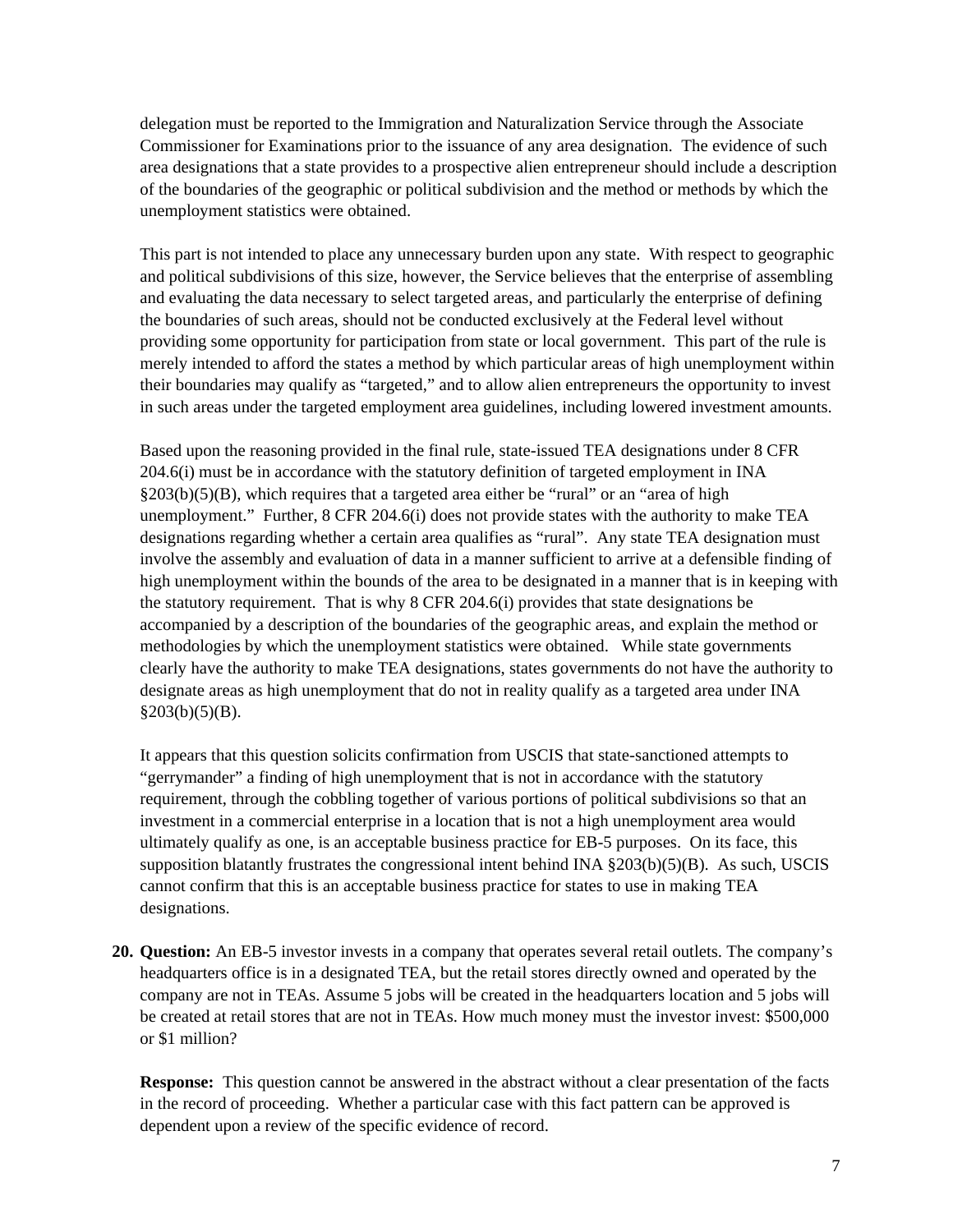# **Regional Center Questions**

- **21. Question:** Optional project pre-approval procedures: If an existing regional center has a new project, is there a procedure in existence to have USCIS pre-approve the project before EB-5 investors invest in the project? USCIS officials mentioned the possibility of such a procedure at the September EB-5 stakeholders meeting, and indicated at AILA's October 19 EB-5 conference that the USCIS will now accept and adjudicate such requests. Details remain lacking, however. For example:
	- What exactly is the procedure? USCIS officials appeared to indicate two alternatives: filing a "dummy" I-526 petition or filing an amendment to the regional center. How do these procedures differ?
	- $\blacksquare$  Is there currently a form and a fee? If not, how does a regional center file a request to have a project pre-approved? How will the CSC mailroom know how to handle such requests without a fee or form?
	- What documents need to be submitted? Is a comprehensive I-526 business plan sufficient, or does the regional center need to also submit the corporate documents the investors will read and sign as part of the project?
	- What is the processing time, given that investment projects are very time sensitive?
	- If USCIS believes changes are necessary before the project is approved, is there a procedure for dialogue to discuss the feasibility of the changes and possibly to clarify any ambiguities or misunderstandings?
	- What form will the pre-approval take? Will the USCIS issue a letter confirming the preapproval or an approval notice on Form I-797?
	- What is the effect of project pre-approval? We suggest that the approval be attached to the investors' I-526 petitions without the need for the investor to submit all of the documentation that was submitted by the regional center to have the project pre-approved, akin to the Blanket L approval notice. Does USCIS agree?

**Response**: Please see the newly published Adjudication Field Manual Update AD09-38, which addresses this issue.

**22. Question:** At the October 19, 2009, AILA EB-5 conference in San Francisco, CSC officials indicated that an acceptable EB-5 investment in a regional center context may consist of an equity investment in a commercial enterprise that in turn makes a loan with the invested capital to a borrower. CSC officials also appeared to state at the conference that the commercial enterprise could receive a guarantee from a third party that the borrower would repay the borrowed funds to the commercial enterprise. Please confirm that this is acceptable. It should be, since even a third party may not be able to pay the guarantee (e.g., AIG). Similarly, the borrower may not be able to repay the commercial enterprise, even if it receives money from the third party (e.g., General Motors). Also, does it matter whether the third party guarantor is a private insurer, bonding company, or a government entity?

**Response:** Yes, there is currently nothing in the statute or regulations to preclude the guarantee from the third party as long as the alien investor's capital is still "at risk", and the arrangement does not constitute a redemption agreement or a guaranteed buy-back arrangement for the alien investor's investment in the commercial enterprise. A determination as to whether a specific third party guarantee is contrary to the statutory and regulatory requirements has to be made on a case-by-case basis.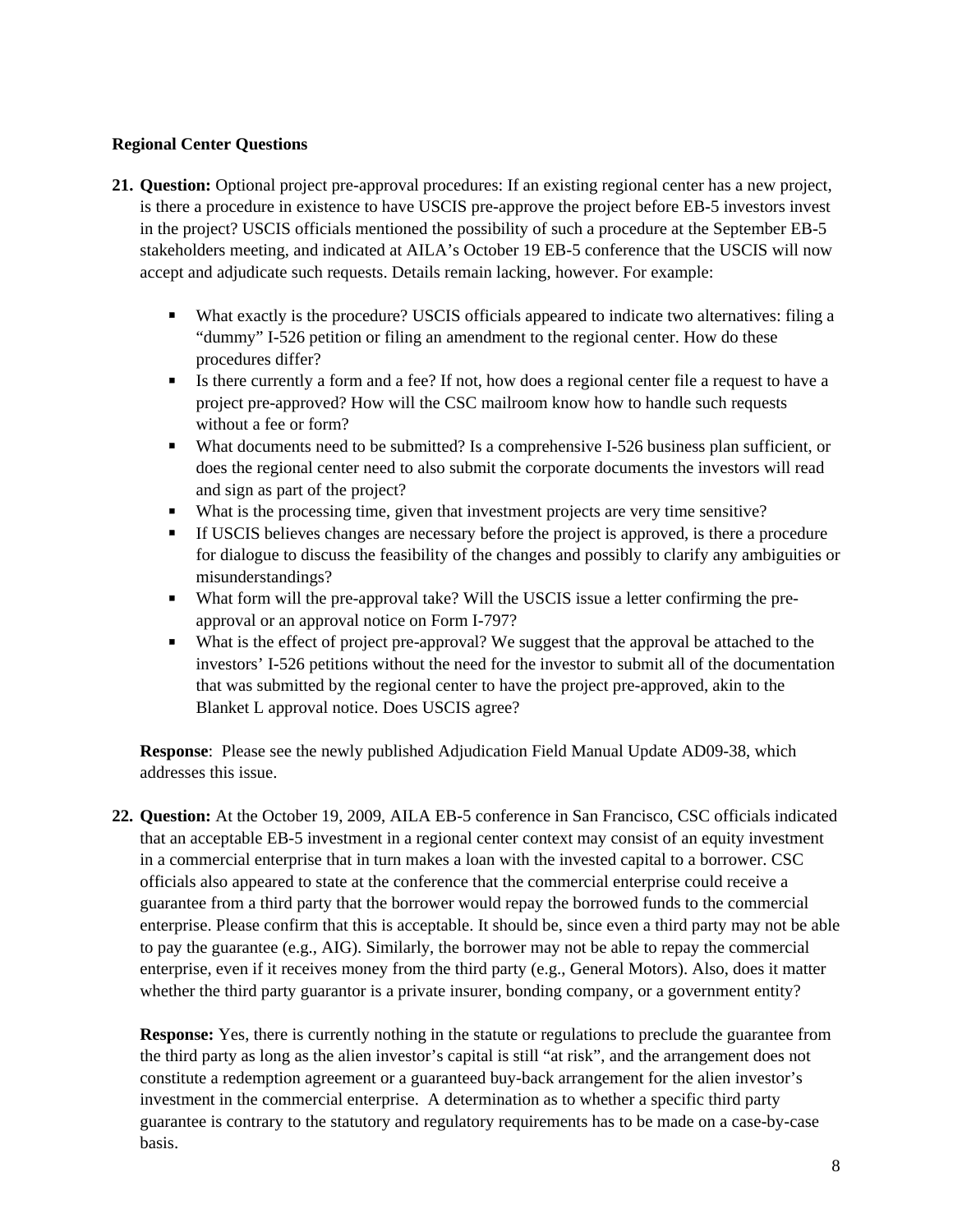**23. Question:** For regional center projects, do indirect jobs created outside the regional center's geographic area count? For example, a regional center may be approved for Los Angeles County. The regional center's first project may be a bakery located in Los Angeles County, and direct jobs are created in that county. The economic model, however, may not specify where indirect jobs are created. The flour distributing company that has to hire an additional employee to transport flour to the Los Angeles bakery may be located in Riverside County, for example. We believe that an indirect job in such circumstances should count for EB-5 purposes. Please confirm.

**Response:** Section 610(a) of the Departments of Commerce, Justice, and State, the Judiciary, and Related Agencies Appropriations Act, 1993 (8 U.S.C. 1153 note), as amended states that: "A regional center shall have jurisdiction over a limited geographic area, which shall be described in the proposal and consistent with the purpose of concentrating pooled investment in defined economic zones." While the regulation at 8 CFR 204.6(m)(3) provides that each regional center must describe "how the regional center focuses on a geographical region of the United States," USCIS interprets the statutory and regulatory prescribed focus to mean that the economic analysis methodology used by regional centers should also be focused on job creation within the bounds of the regional center. [See also Matter of Izummi.] As a result, a regional center should file an amended proposal seeking an expansion of the geographic area of the regional center if it wishes to include job creation within its economic models in areas outside of the bounds of the regional center.

Note: Regional economic impact models have limitations; one of the biggest is that they ARE regional in nature, so if most of the direct inputs are not locally produced the user of the model must account for this in their calculations. Problems occur when people misuse models like RIMS II by using data that is not limited to the area that is the focus of the regional center, but then claim job creation within the bounds of a regional center. The BEA defines geographic region as the area that will supply the majority of the direct inputs of production (including labor). So, if in the above example, if the RIMS II data for Los Angeles County was used in the economic impact analysis it will not tell you about an indirect job in Riverside County or any other County. The use of economic data, such as RIMS II input/output tables for areas outside of the bounds of the regional center does not accurately assess the impact of economic activity within the regional center.

**24. Question:** We understand that the USCIS generally wants "relocated" jobs discounted from the final job count set forth in regional center economic reports. Is the ban on "relocated" jobs limited to jobs relocated within the regional center? For example, if a large architecture firm moved offices from New York City to San Francisco, would those relocated jobs count for EB-5 purposes since San Francisco would benefit from an increase in jobs? What if a large employer attests in writing to the USCIS that it must (because of shortage of office space or other reasons) relocate jobs to another state unless new office space (partly funded with EB-5 investment money) is constructed in the regional center? Can the jobs staying in the regional center be counted towards the EB-5 job creation requirements? (Assume this is not a troubled business.)

**Response:** USCIS is unaware of any statutory or regulatory requirement, or of any vetted and published policy guidance that addresses the "discounting of relocated jobs" within a regional center's economic analysis. As noted in the response to question #26, USCIS expects regional centers to comply with the statutory requirement regarding "concentrating pooled investment in defined economic zones" by limiting the focus of the economic impact of capital investment projects conducted within the regional center to the approved geographic boundaries of the regional center.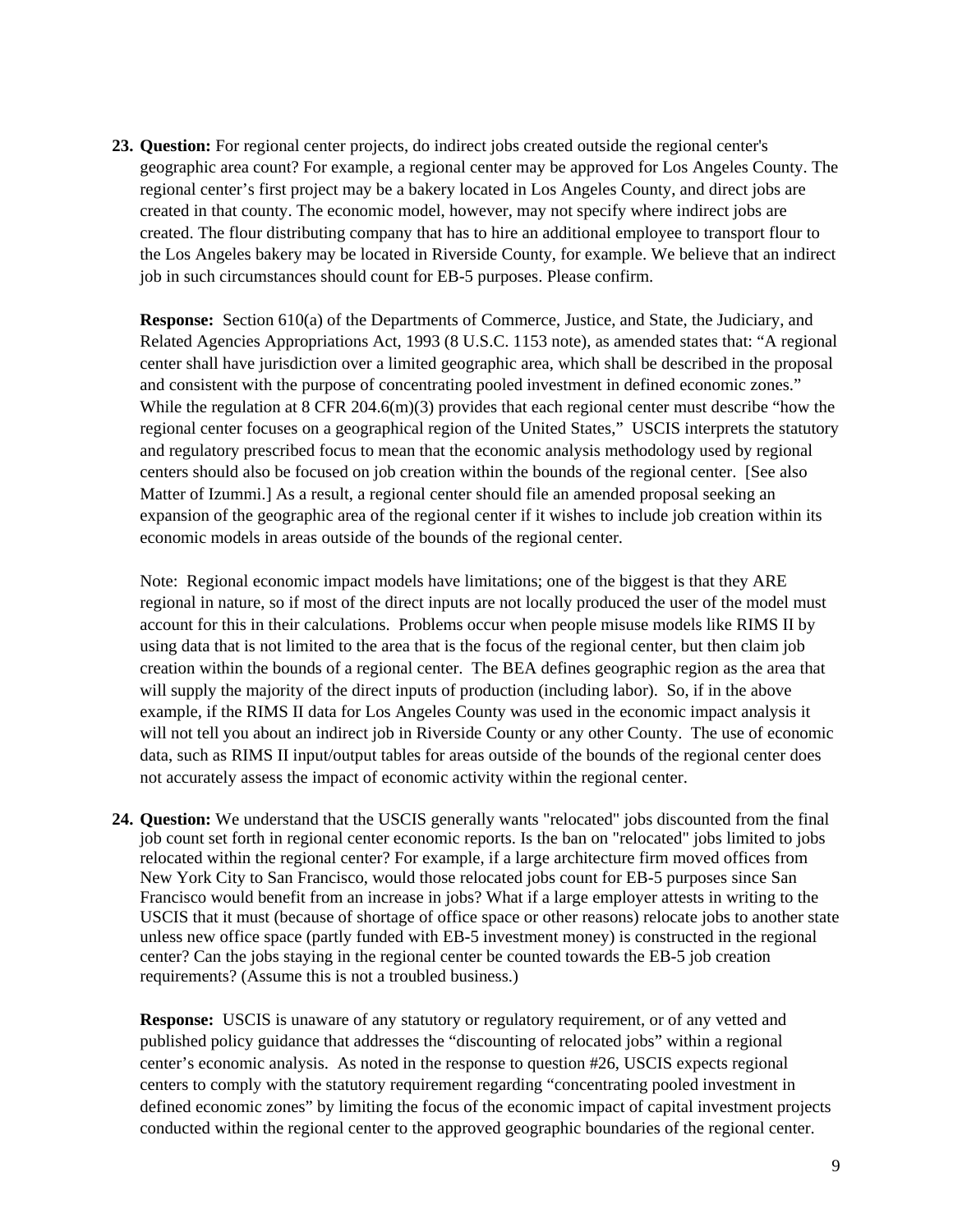This question asks that if a large architecture firm moved offices from New York City to San Francisco, would those relocated jobs count for EB-5 purposes since San Francisco would benefit from an increase in jobs? The answer is no, because jobs that were in existence prior to the alien investor's capital investment into the commercial enterprise cannot be credited towards the requisite creation of 10 jobs per each alien investor. If the business qualifies as a "troubled business", then the relocated jobs could be considered as part of the existing job threshold in determining whether the architecture firm's jobs were retained pursuant to  $8$  CFR 204.6(j)(4)(ii).

**25. Question:** Please confirm that an investor in a troubled business in a regional center can count the indirect jobs associated with the preservation of the jobs that are preserved in the troubled business.

**Response**: In theory, Yes. However, a determination as to whether a specific business plan and supporting economic analysis is compliant with the statutory and regulatory EB-5 requirements has to be made on a case-by-case basis.

**26. Question:** Where a new commercial enterprise such as a large mixed-use commercial real estate development wishes to file a regional center application after some EB-5 investors have already invested in the same project under the regular EB-5 program, please confirm that it is permissible for a regional center proposal to be submitted for the new commercial enterprise in this situation as long as the economic impact analysis report indicates that the number of direct jobs already allocated to EB-5 investors under the regular program are not "double-counted" for subsequent investors under the regional center program.

**Response:** Yes, as long as the jobs are not "double-counted."

**27. Question:** At the September EB-5 stakeholders meeting, USCIS headquarters staff stated that in the EB-5 regional center context, a "fund of funds" (i.e. mutual fund) model may not be feasible if it involves investment funds being disbursed across a large number of projects that makes it hard to trace job creation. Please confirm that by contrast, as long as all of the EB-5 money is invested into a single job-creating project, it is permissible for investment funds to be invested into a holding company, which then invests into a non-wholly owned subsidiary formed to operate and develop the job-creating project, notwithstanding 8 C.F.R. § 204.6(e), which provides that the definition of "commercial enterprise" includes "a commercial enterprise consisting of a holding company and its wholly-owned subsidiaries."

**Response:** Yes. However, a scheme such as this may not be feasible unless the regional center properly documents the scheme at the regional center proposal stage. If a regional center wishes to build such complexity into its capital investment scheme, then any such initial or amended regional center proposal should contain sufficient documentation and analysis for each category of projects in order to demonstrate EB-5 compliance with the required capital investment and job creation. The scheme must be designed in a manner that is sufficiently transparent to enable USCIS to track each individual EB-5 investor's capital investment into the commercial enterprise and into the job-creating investment projects to enable USCIS to make a determination as to whether each alien's investment was sustained and to determine the allocation of jobs amongst the multiple EB-5 investors.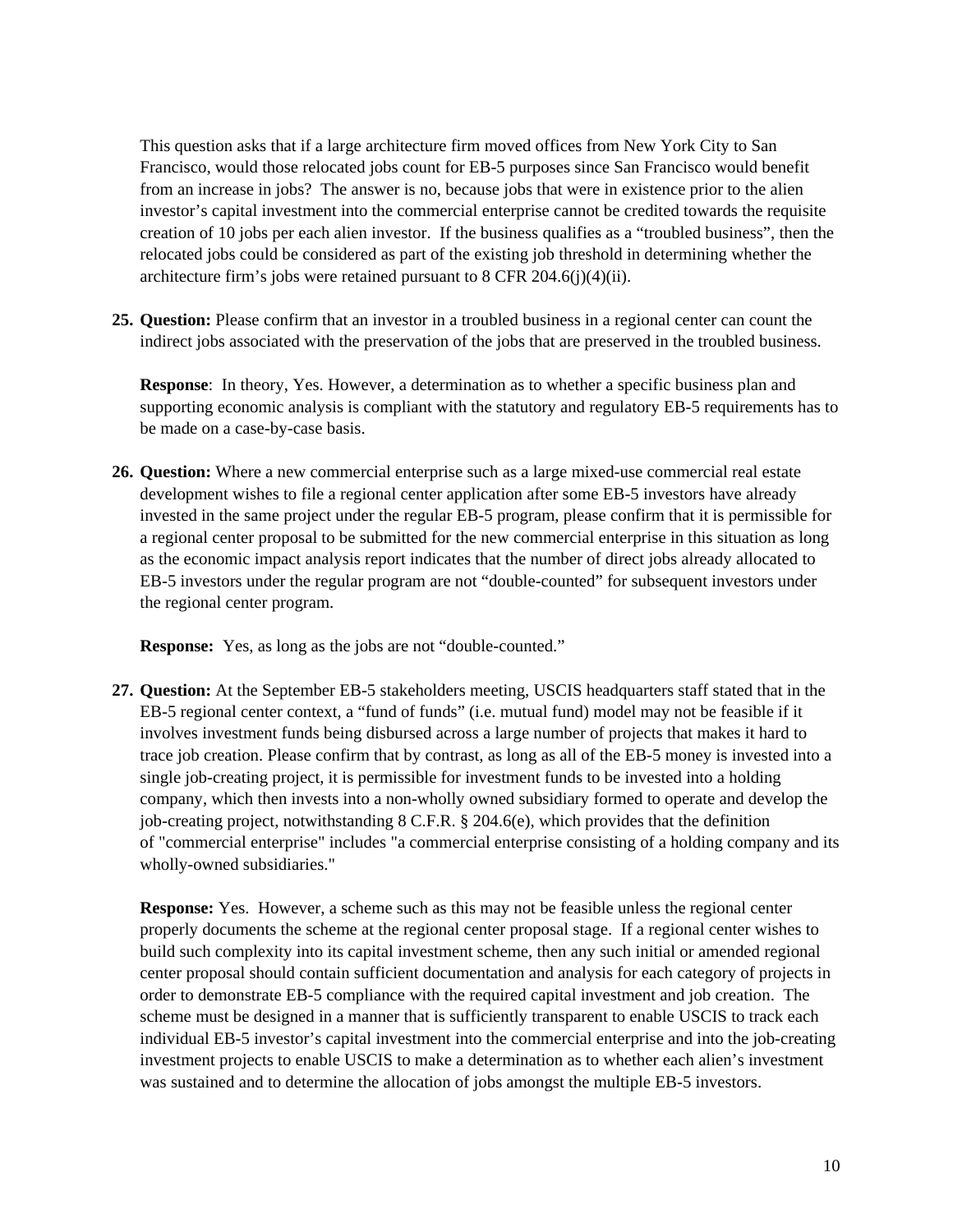**28. Question:** Will USCIS recognize investment in a fund that will capitalize or lend money to numerous business projects with one or more companies and allow the investors in the fund to aggregate the job creation of all of the projects (as long as no job is allocated to more than one investor)? If not, why not, and on what legal basis? And if not, how similar or related must a set of economic activities be to be considered one project for purposes of the job-tracking requirement?

**Response:** See the answer to question #30.

# **I-526 Questions**

**29. Question:** Please clarify what constitutes a "new commercial enterprise" and "creation of an original business" for purposes of 8 C.F.R. § 204.6(h). That regulation states that the establishment of a new commercial enterprise may exist in three circumstances, including the "creation of an original business." 8 C.F.R. § 204.6(e) defines "new" as being established after November 29, 1990. Assume a company was created in 1991 and has been in existence ever since. An EB-5 investor plans to invest in the company now. Does the investor's investment qualify under  $8 \text{ C.F.R.} \$   $204.6(h)(1)$  (creating an original business) without needing to meet the requirements of expansion of an existing business under 8 C.F.R. § 204.6(h)(3) or restructuring/reorganization under 8 C.F.R. § 204.6(h)(2)? Is it correct that expansion of an existing business under 8 C.F.R. § 204.6(h)(3) or restructuring/reorganization under 8 C.F.R. § 204.6(h)(2) are only necessary to meet when the business entity was created after November 29, 1990? Also, must evidence of restructuring or expansion be submitted with the I-526, or should this evidence be submitted with the I-829?

**Response:** Section 11036 of the 21st Century Department of Justice Appropriations Authorization Act, Public Law No. 107-273, eliminated the requirement than an EB-5 alien must be involved in the establishment of a new commercial enterprise. Rather, the amended statutory requirement only requires that the alien investor must invest in the new commercial enterprise. As a result, while the regulation at 8 CFR 204.6(h) is longer in effect with regard to the establishment of the new commercial enterprise, the regulatory requirement regarding what constitutes a "new commercial enterprise" remains in effect.

This question has several parts to it, as follows:

a. **Question:** 8 C.F.R. § 204.6(e) defines "new" as being established after November 29, 1990. Assume a company was created in 1991 and has been in existence ever since. An EB-5 investor plans to invest in the company now. Does the investor's investment qualify under 8 C.F.R. § 204.6(h)(1) (creating an original business) without needing to meet the requirements of expansion of an existing business under 8 C.F.R. § 204.6(h)(3) or restructuring/reorganization under 8 C.F.R. § 204.6(h)(2)?

**Response:** The alien investor does not have to have been involved in the creation of the commercial enterprise as noted above. Yes, the alien's investment would qualify without the need to show that the "new" commercial enterprise was "expanded" or "restructured/reorganized" under 8 CFR 204.6(h)(2) and (3).

b. **Question:** Is it correct that expansion of an existing business under 8 C.F.R. § 204.6(h)(3) or restructuring/reorganization under 8 C.F.R. § 204.6(h)(2) are only necessary to meet when the business entity was created after November 29, 1990?

**Response:** The expansion of an existing business under 8 C.F.R. § 204.6(h)(3) or restructuring/reorganization under 8 C.F.R. § 204.6(h)(2) are only necessary to meet when the commercial enterprise was created **before**, **not after,** November 29, 1990?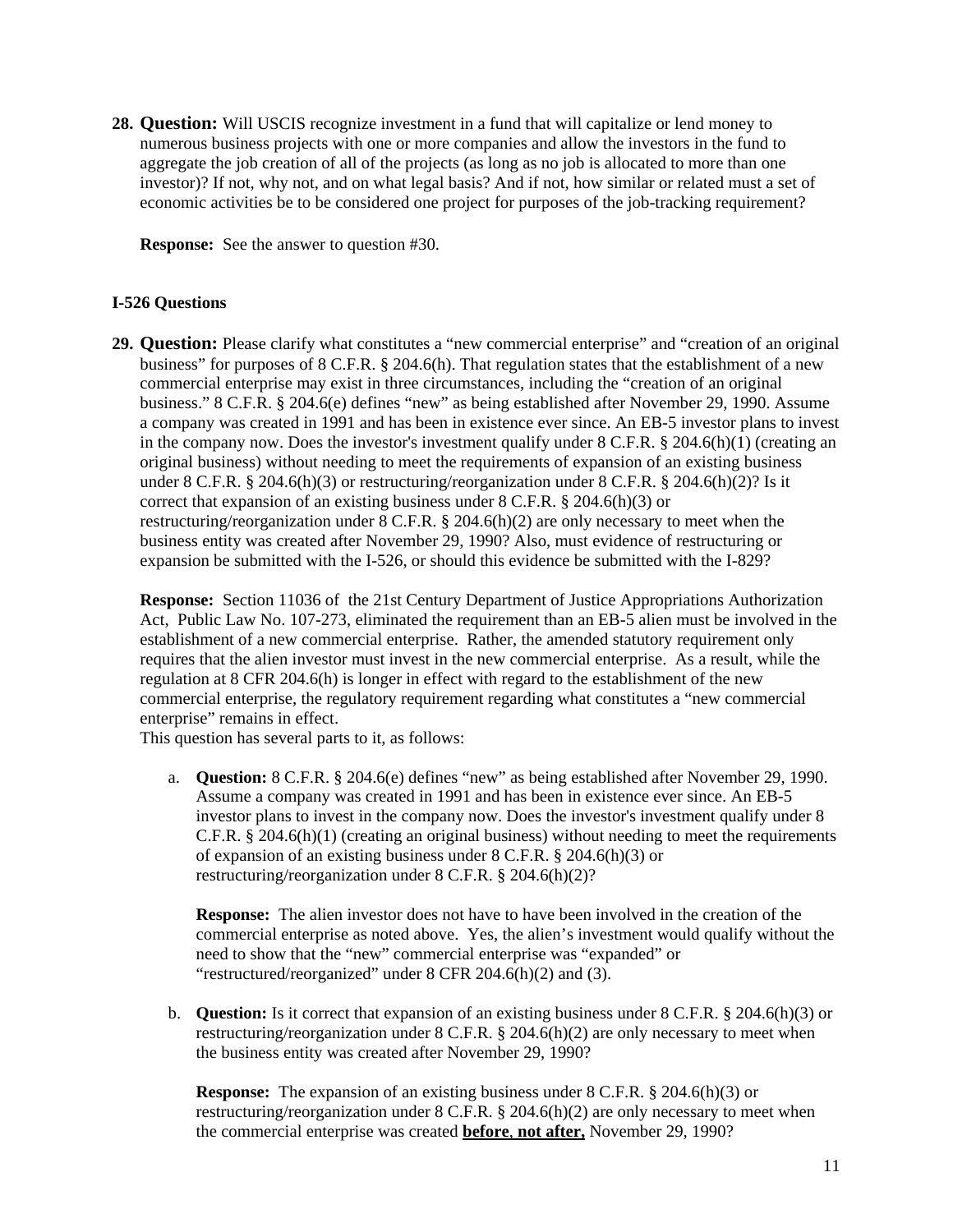c. **Question:** Also, must evidence of restructuring or expansion be submitted with the I-526, or should this evidence be submitted with the I-829?

**Response:** The evidence must be submitted with the Form I-526 petition, and if the transaction is not yet completed at the time of the filing of the Form I-526 petition, then additional evidence must be provided in support of the Form I-829 petition to show that the commercial enterprise that was established prior to November 29, 1990 was expanded, or restructured/reorganized in accordance with 8 CFR 204.6(h)(2) and (3).

**30. Question:** Please confirm how USCIS treats job creation where the new commercial enterprise purchases the assets of a distressed corporation for the purposes of revitalization. For example, if the new commercial enterprise purchases a commercial property, such as a shopping mall, that at the time of purchase has only 20% of its tenants in operation because the other 80% went out of business, please confirm that the job creation requirement would be met by showing that alien investment into the new commercial enterprise resulted in the creation of 10 jobs per investor, provided only that the job count does not include jobs associated with the tenants that were in operation at the time the shopping mall was purchased.

**Response:** It is not possible to confirm whether the job creation requirement would be met, based on the limited information provided above. Such a case would have to be evaluated by a review of the specific evidence in the record, which may or may not establish that the job creation requirement would be met. Further, based on this fact pattern, such an investment would have to be made through a petition affiliated with a regional center as the job creation appears to depend on the crediting of indirect jobs.

**31. Ouestion:** What factual scenarios have been approved as a "restructuring or reorganization" sufficient to create a new commercial enterprise under  $8 \text{ C.F.R.}$   $\S$  204.6(h)(2)? For example, if an EB-5 investor buys a company that was created before Nov. 29, 1990 and then folds it into his own holding company as a subsidiary, is that a restructuring or reorganization? If not, what counts as a restructuring or reorganization?

**Response:** USCIS does not maintain records independent of the individual EB-5 case files that document the factual scenarios that have been approved for a particular EB-5 eligibility requirement. However, it was held in Matter of Soffici, that the petitioner in that case did not show the degree of restructuring and reorganization required by  $8$  CFR 204.6(h)(2). In that case, the commercial enterprise was a hotel that had always been operated as a Howard Johnson and was still a Howard Johnson at the time of the issuance of the decision. Matter of Soffici also held that a few cosmetic changes to the decor and a new marketing strategy for success did not constitute the kind of restructuring contemplated by the regulations, nor did a simple change in ownership. It is not possible to state whether the abbreviated scenario outlined above would be qualifying. The question may not be answered in the abstract without a review of the specific evidence of record.

**32. Question:** Please confirm that if a new commercial enterprise's business operations involve acquiring (out of bankruptcy or bank foreclosure portfolio) and renovating an incomplete or abandoned commercial building, completion or renovation of the building by the new commercial enterprise will be treated as a new business for EB-5 purposes. If not, what arrangements would be necessary to allow the project to be treated as a new commercial enterprise?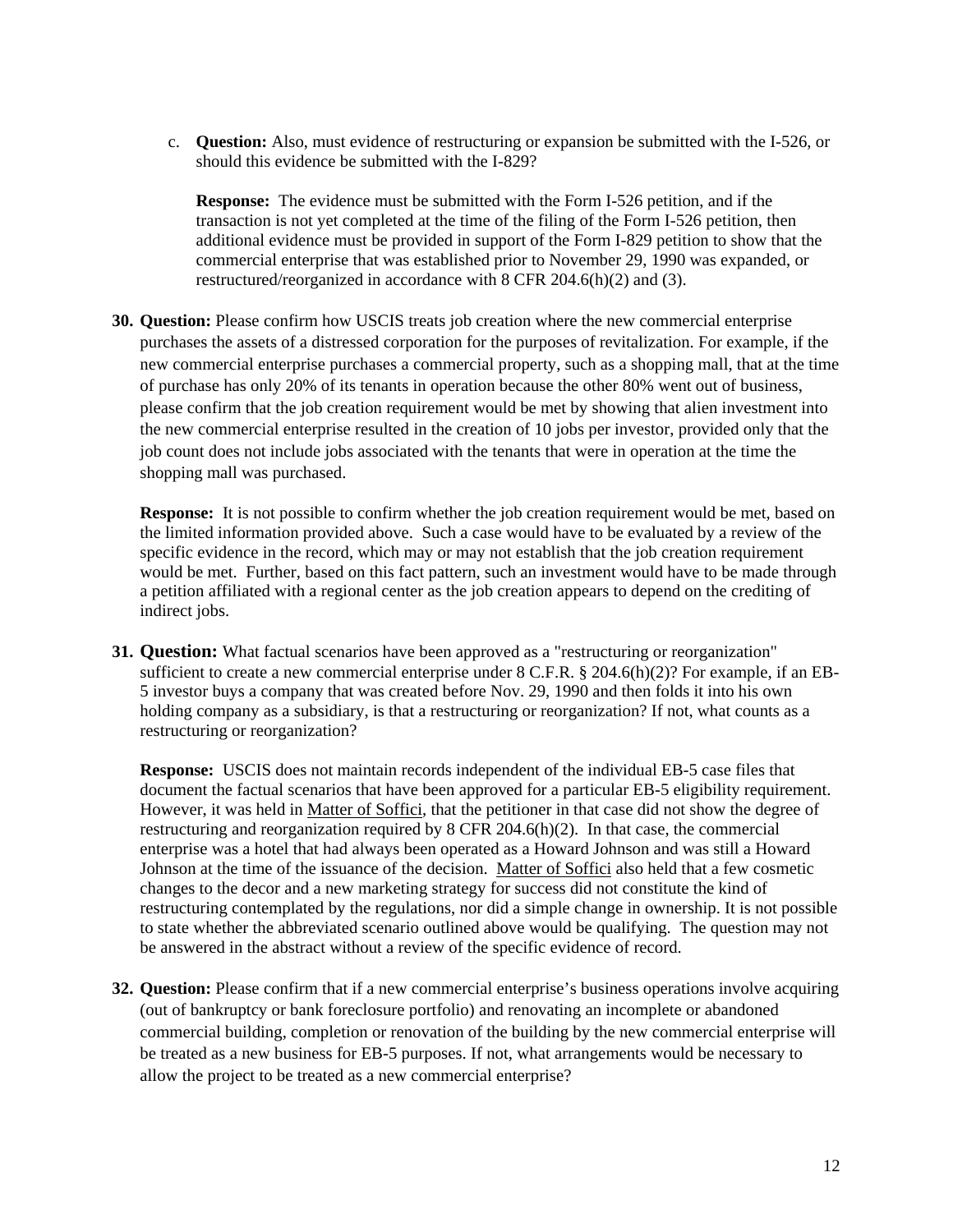**Response:** See the response to question #32 for a description regarding what constitutes a "new" commercial enterprise. Acquiring assets that are not currently being used in business operations by any other entity is unrelated to whether a commercial enterprise is "new" for EB-5 purposes.

**33. Question:** 8 C.F.R. § 204.6(j)(1) states that an I-526 petition must be accompanied by evidence that the EB-5 investor has invested "or is actively in the process of investing" the required money. Similarly, 8 C.F.R. § 216.6(a)(4)(ii) requires an investor at the I-829 stage to show that he has invested or "was actively in the process of investing" the required capital. The quoted langue would seem to indicate that an investment of \$100,000 cash before filing the I-526 petition, plus a promise to pay another \$400,000 (payable before the I-829 must be filed) would satisfy the EB-5 regulations. What is the USCIS' position on this question?

**Response:** EB-5 capital investment and job creation requirements typically involve a separate analysis. However, if the job creation is predicated on the infusion of EB-5 capital into a given capital investment project in order to realize indirect job creation, then the economic analysis would have to account for the timing of the infusion of capital in order to demonstrate that the indirect jobs would be created within a reasonable time. Any "promise to pay" due at a date in time post-filing of the I-526 petition must meet the requirements for promissory notes specified in Matter of Izumii and Matter of Hsiung, and must show that at the time of filing the I-526 petition that the capital is at risk, the lawful source of the capital, and that the alien has legal ownership of the capital per Matter of Ho.

**34. Question:** Please explain how USCIS applies the preponderance of the evidence standard in adjudicating lawful source of funds in I-526 petitions.

**Response:** As we stated at a previous stakeholders meeting, in adjudicating all eligibility requirements in EB-5 related petitions, officers use the preponderance of the evidence standard. It is difficult to answer this question in the abstract without looking at the specific evidence of record.

As we stated previously, if for example, an officer issues an RFE related to the lawful source of funds, the petitioner should respond to the request in a timely manner. The petitioner may choose not to provide all of the requested evidence and request a decision on the merits if he or she believes that eligibility has been established by the evidence already in the record or that the request is not proper. See 8 CFR 103.2(b)(11).

Separately from the adjudicative process, if there are repeated cases in which you believe that an RFE is improvidently issued, you may send an e-mail to the EB-5 mailbox. USCIS will investigate the matter and, if necessary, will take appropriate action.

# **I-829 Questions**

**35. Question:** Based on the USCIS June 17, 2009 memo regarding EB-5 job creation, it is our understanding that USCIS has accepted the use of economic models that are based on infusion of capital into a particular industry. Please confirm that if such a model is used to calculate job projections at the I-526 stage, an investor would receive credit for job creation at the I-829 stage simply by establishing that he/she invested the requisite amount into the new commercial enterprise, and that the new commercial enterprise spent that capital, regardless of any data about actual job creation.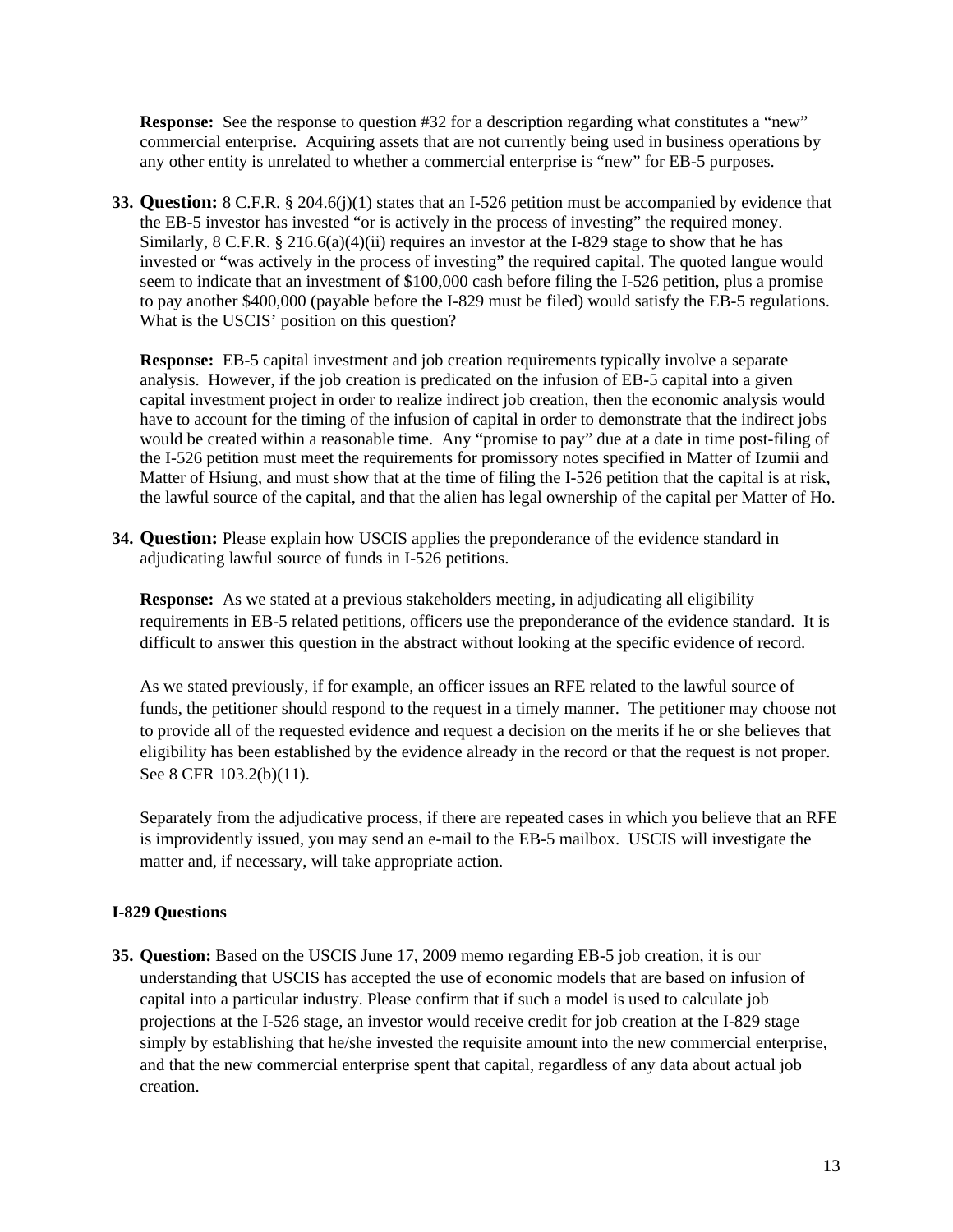**Response:** This form of capital investment involves more than simply investing a certain amount of investment dollars into a particular industry. An important aspect to any economic analysis model is the feasibility and quality of the business plan that is the basis for determining the appropriate inputs into an economic model, such as RIMS II, IMPLAN, etc. If the infusion of capital occurs according to the approved business plan and economic analysis, and the capital investment scheme comes to fruition in the manner outlined in the business plan, then the economic data provided in support of the Form I-526 petition regarding indirect job creation may be sufficient to demonstrate the creation of the indirect jobs without the submission of further data about job creation at the Form I-829 petition stage.

**36. Question:** What factors are considered in determining whether the necessary jobs will be created within a "reasonable time" in adjudicating an I-829 petition, per  $8 \text{ C.F.R.}$   $\frac{8}{216.6(a)(4)(iv)}$ ? Section  $25.2(e)(4)(D)$  of the Adjudicator's Field Manual lists some factors in making the reasonable time determination, but how do CSC adjudicators apply those factors in actual cases? For example, what if a regional center has an approved job creation methodology, proof that the investment has gone into the project, and has leased up the project but the tenants have not moved in when the I-829 is filed? What if the project is almost but not completely leased? Will USCIS approve an I-829 in such a case? If so, what documentation would be required?

**Response:** CSC adjudicators follow the guidance put forth in the Adjudicator's Field Manual (AFM) at section  $25.2(e)(4)(D)$ , which states:

In making the "reasonable time" determination, officers should consider the evidence submitted along with the petition that demonstrates when the jobs are expected to be created, the reasons that the jobs were not created as predicted in Form I-526 , the nature of the industry or industries in which the jobs are to be created, and any other evidence submitted by the petitioner.

If after considering the evidence, the officer determines that the jobs are more likely than not going to be created within a reasonable time, Form I-829 should be approved consistent with 8 CFR  $216.6(d)(1)$  if the petitioner is otherwise eligible to have his or her conditions removed. If, however, the officer determines that the jobs will not be created within a reasonable period of time, Form I-829 should be denied consistent with 8 CFR 216.6(d)(2) .

CSC adjudicators apply the factors outlined above when analyzing the facts in each individual case using the preponderance of evidence standard. Note: It is not possible to answer "what if" questions such as this question in the abstract. Whether a particular case will be approved is dependent upon the determination of eligibility, based upon the specific evidence of record.

**37. Question:** If an I-829 petition is denied because of a determination that the jobs will not be created within a reasonable time or because the investor was not aware of the need to file an amended I-526 petition, will the investor be placed into removal proceedings in order to renew the I-829 before an immigration judge? What are USCIS' procedures to place an EB-5 investor in removal proceedings? We have heard stories of EB-5 investors waiting months before a notice to appear is issued. During that time, what is the investor's status until the removal proceedings are initiated? If the investor or a family member is outside the United States, what document will be issued to enable the investor or family member to be reunited with the remainder of the family or to appear in the removal proceeding?